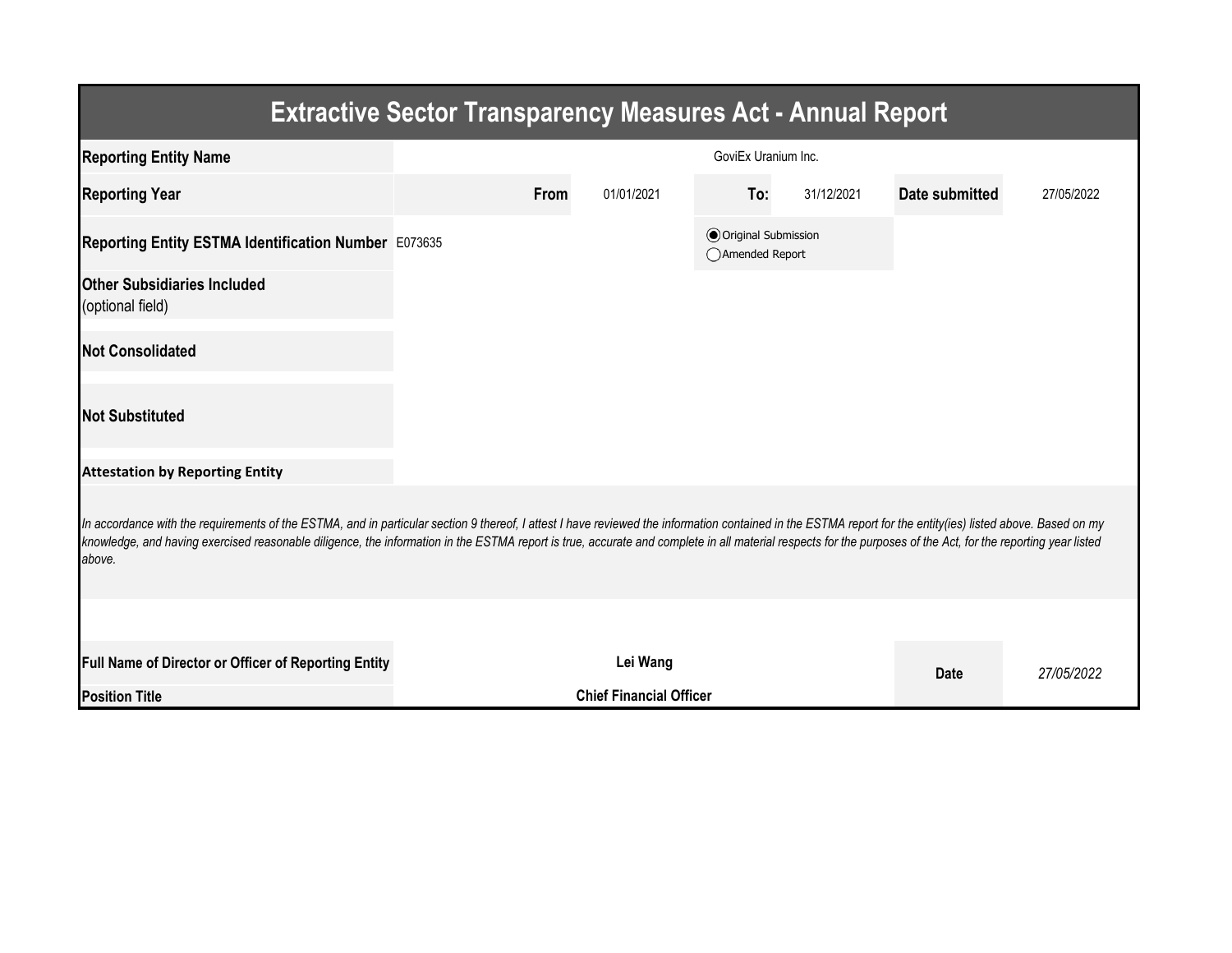| <b>Extractive Sector Transparency Measures Act - Annual Report</b> |                               |                                                                                                                                                                                    |              |                  |        |                                |                |                  |                                               |                                      |                                 |
|--------------------------------------------------------------------|-------------------------------|------------------------------------------------------------------------------------------------------------------------------------------------------------------------------------|--------------|------------------|--------|--------------------------------|----------------|------------------|-----------------------------------------------|--------------------------------------|---------------------------------|
| <b>Reporting Year</b>                                              | From:                         | 01/01/2021                                                                                                                                                                         |              | To: 31/12/2021   |        |                                |                |                  |                                               |                                      |                                 |
| <b>Reporting Entity Name</b>                                       |                               | GoviEx Uranium Inc.                                                                                                                                                                |              |                  |        | <b>Currency of the Report</b>  | <b>USD</b>     |                  |                                               |                                      |                                 |
| <b>Reporting Entity ESTMA</b><br><b>Identification Number</b>      |                               | E073635                                                                                                                                                                            |              |                  |        |                                |                |                  |                                               |                                      |                                 |
| <b>Subsidiary Reporting Entities (if</b><br>necessary)             |                               |                                                                                                                                                                                    |              |                  |        |                                |                |                  |                                               |                                      |                                 |
| <b>Payments by Payee</b>                                           |                               |                                                                                                                                                                                    |              |                  |        |                                |                |                  |                                               |                                      |                                 |
| Country                                                            | Payee Name                    | Departments, Agency, etc<br>within Payee that Received<br><b>Payments</b>                                                                                                          | <b>Taxes</b> | <b>Royalties</b> | Fees   | <b>Production Entitlements</b> | <b>Bonuses</b> | <b>Dividends</b> | Infrastructure<br><b>Improvement Payments</b> | <b>Total Amount paid to</b><br>Payee | <b>Notes</b>                    |
| Zambia                                                             | National Government of Zambia | Ministry of Mines                                                                                                                                                                  |              |                  | 85,063 |                                |                |                  |                                               |                                      | 85,063 Mine permits annual fees |
|                                                                    |                               |                                                                                                                                                                                    |              |                  |        |                                |                |                  |                                               |                                      |                                 |
|                                                                    |                               |                                                                                                                                                                                    |              |                  |        |                                |                |                  |                                               |                                      |                                 |
|                                                                    |                               |                                                                                                                                                                                    |              |                  |        |                                |                |                  |                                               |                                      |                                 |
|                                                                    |                               |                                                                                                                                                                                    |              |                  |        |                                |                |                  |                                               |                                      |                                 |
| <b>Additional Notes:</b>                                           |                               | ZMW 791,533 was converted to US\$ 36,193 at an exchange rate of 0.04572 on March 23, 2021; ZMW 833,490 was converted to US\$48,870 at an exchange rate of 0.05863 on Oct 19, 2021. |              |                  |        |                                |                |                  |                                               |                                      |                                 |